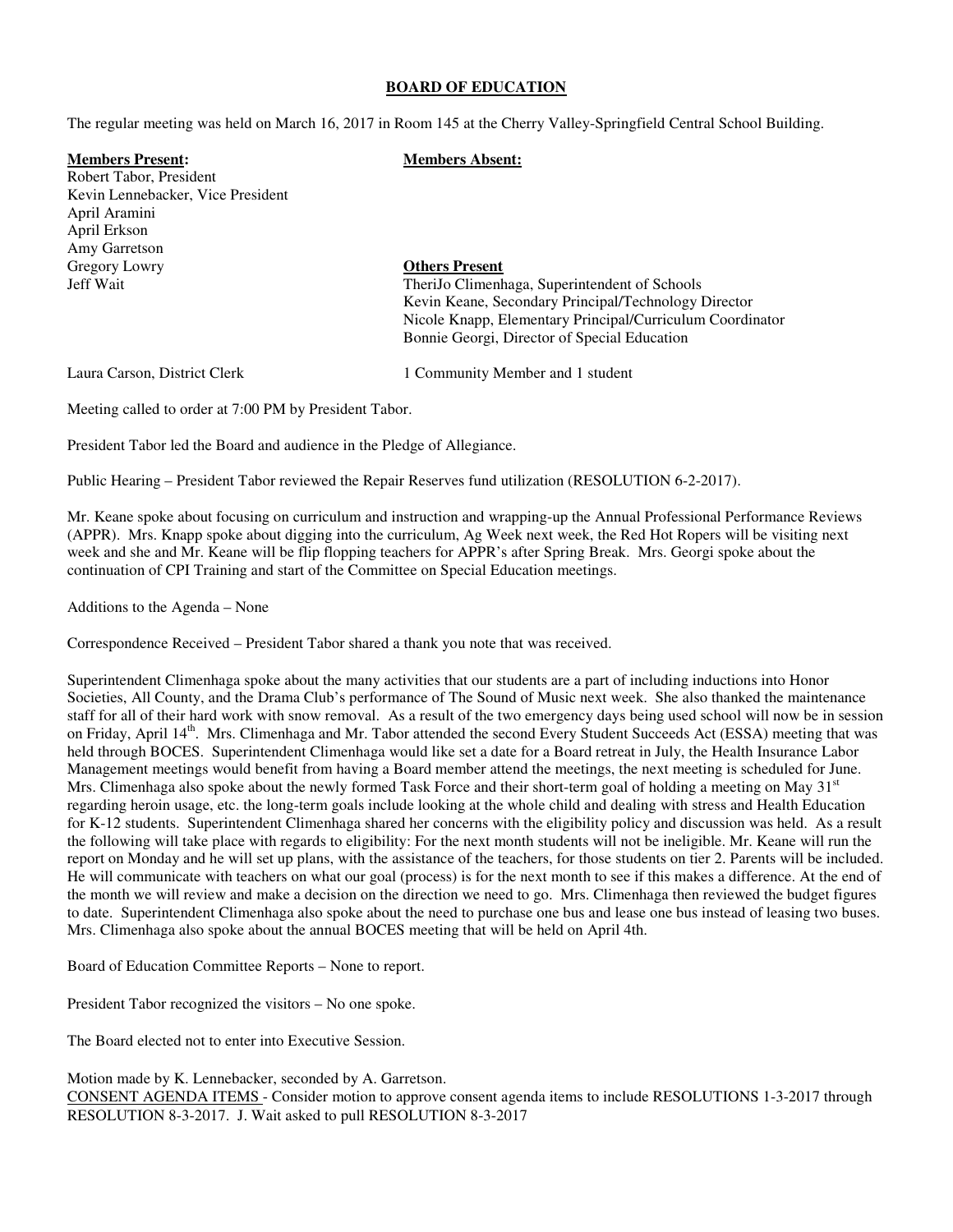The regular meeting was held on March 16, 2017 in Room 145 at the Cherry Valley-Springfield Central School Building.

Motion made by J. Wait, seconded by K. Lennebacker.

CONSENT AGENDA ITEMS - Consider motion to approve consent agenda items to include RESOLUTIONS 1-3-2017 through RESOLUTION 7-3-2017.

RESOLUTION 1-3-2017 APPROVAL OF MINUTES – February 16, 2017

RESOLUTION 2-3-2017 ACKNOWLEDGE RECEIPT OF TREASURER'S REPORT – February 2017

# RESOLUTION 3-3-2017

RESOLVED, that the Board of Education of the Cherry Valley-Springfield Central School District, upon the recommendation of the Superintendent, does hereby accept the retirement of Gordon T. Brigham effective June 30, 2017 and the employee shall be eligible for all contractual retiree benefits by contract at the time of his retirement.

## RESOLUTION 4-3-2017

 RESOLVED, that the Board of Education of the Cherry Valley-Springfield Central School District, upon the recommendation of the Superintendent, does hereby approve the following Extra-curricular appointments for the remainder of the 2016-2017 school year: SAT Prep - Josh Blair (Verbal) Drama Chaperone – Sarah Williams

## RESOLUTION 5-3-2017

 RESOLVED, that the Board of Education of the Cherry Valley-Springfield Central School District, upon the recommendation of the Superintendent, does hereby approve the following as Weight Room Monitors for the remainder of the 2016-2017 school year: Charles Alex, Sara Valenta and Kyle Jaquay

RESOLUTION 6-3-2017

 RESOLVED, that the Board of Education of the Cherry Valley-Springfield Central School District, upon the recommendation of the Superintendent, does hereby appoint the following as a Substitute Teacher for the remainder of the 2016-2017 school year: Emily Shults Canajoharie

## RESOLUTION 7-3-2017

 RESOLVED, that the Board of Education of the Cherry Valley-Springfield Central School District, upon the recommendation of the Superintendent, does hereby appoint the following as an Instructional Support Staff Substitute for the remainder of the 2016- 2017 school year: Emily Shults Canajoharie

Motion carried unanimously.

Motion made by K. Lennebacker, seconded by J. Wait.

RESOLUTION 8-3-2017

 RESOLVED, that the Board of Education of the Cherry Valley-Springfield Central School District, upon the recommendation of the Superintendent, does hereby approve the following as volunteers for the remainder of the 2016-2017 school year:

Catherine Hayes Richard Collins, Jr.

Motion carried with opposition from J. Wait.

Motion made by K. Lennebacker, seconded by A. Erkson.

RESOLUTION 9-3-2017

RESOLVED, that the Board of Education of the Cherry Valley-Springfield Central School District, upon the recommendation of the Superintendent and as per requirements of Civil Service Law, does hereby provisionally reappoint Brandon Haller to the Micro Computer Specialist position effective January 20, 2017. Motion carried unanimously.

Motion made by K. Lennebacker, seconded by J. Wait.

RESOLUTION 10-3-2017

Shall the Board of Education be authorized to enter a lease for one 65 passenger bus for a period of 5 years, with the total cost not to exceed \$16,500 per year which will be paid in annual or more frequent installments for a period of up to 5 years? The source of the funds shall be a tax upon the taxable property of the District to be levied and collected in annual installments in such years and in such amounts as may be determined by the Board of Education. Motion carried unanimously.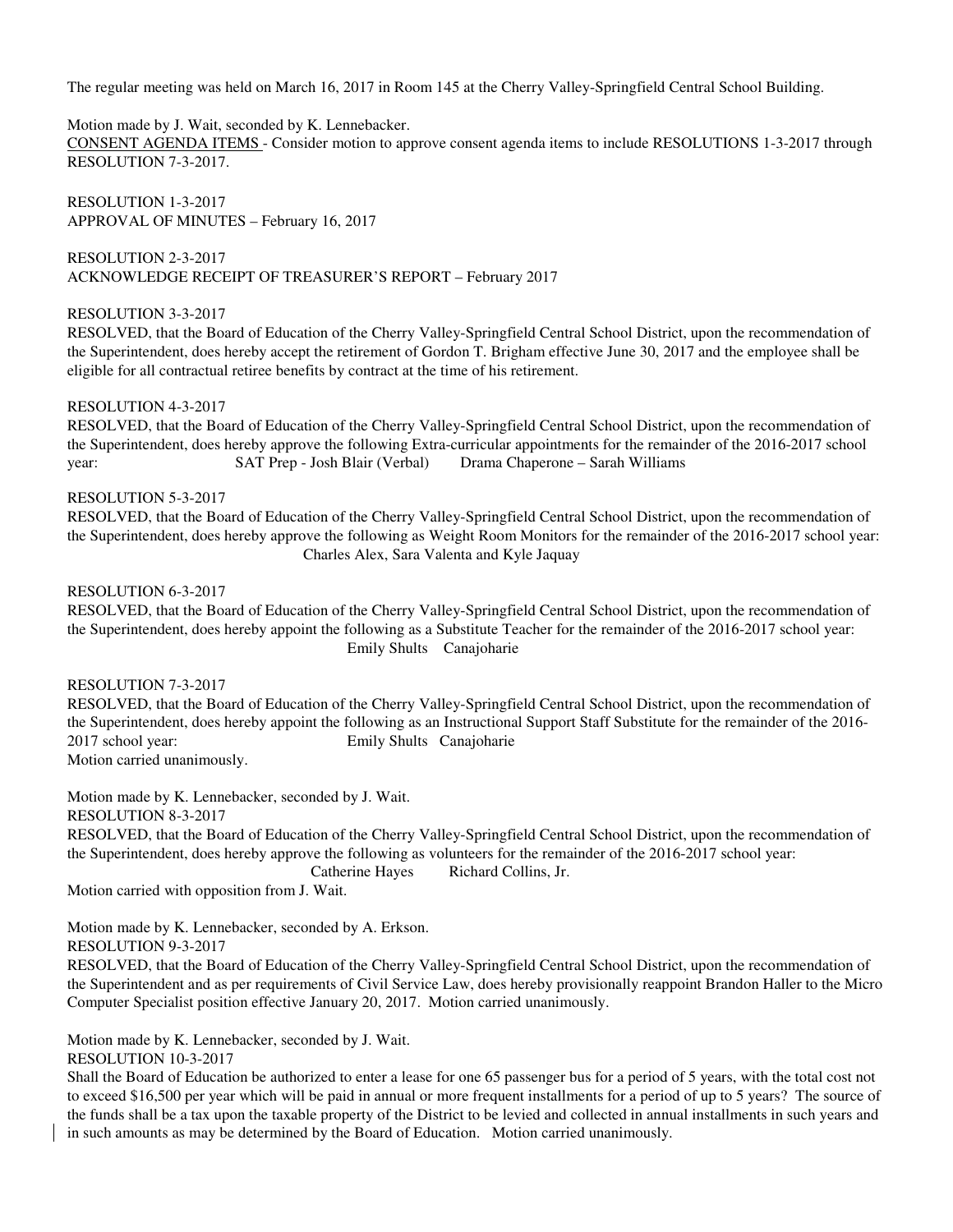The regular meeting was held on March 16, 2017 in Room 145 at the Cherry Valley-Springfield Central School Building.

Motion made by J. Wait, seconded by K. Lennebacker.

RESOLUTION 11-3-2017

Shall the Board of Education be authorized to purchase one 65 passenger bus, with the total cost not to exceed \$105,000? The source of the funds shall be a tax upon the taxable property of the District to be levied and collected in annual installments in such years and in such amounts as may be determined by the Board of Education. Motion carried unanimously.

Motion made by K. Lennebacker, seconded by J. Wait.

RESOLUTION 12-3-2017

RESOLUTION DATED MARCH 16, 2017, AUTHORIZING A CAPITAL PROJECT FOR THE DISTRICT IN THE OVERALL AMOUNT OF \$3,120,000, AND CALLING FOR THE INCLUSION OF A PROPOSITION AUTHORIZING SUCH PROJECT TO BE INCLUDED IN THE DISTRICT'S NOTICE OF ANNUAL MEETING AND VOTE.

# BE IT RESOLVED BY THE BOARD OF EDUCATION AS FOLLOWS:

1. That provisions in substantially the following form (subject to final review and approval of the District's bond counsel) shall be added to the District's notice of annual meeting and vote, to wit:

AND NOTICE IS ALSO GIVEN that the following Proposition No. \_\_ will be submitted for voter approval at such time: PROPOSITION NO. \_\_ (CAPITAL IMPROVEMENT PROJECT)

#### Shall the following resolution be adopted, to-wit:

RESOLVED, that the Board of Education (the "Board") of the Cherry Valley-Springfield Central School District, Otsego County, New York (the "District"), is hereby authorized to undertake a capital improvement project consisting of the construction, reconstruction, renovation and improvements to facilities of the District generally described in (but not to be limited by) a building/site project plan prepared by the District with the assistance of Griffith Dardanelli Architects, PC (the "Project Plan") that is available for public inspection in the offices of the District Clerk, including but not limited to the following: (A) the reconstruction of the existing Main Building, (B) the reconstruction of the existing Transportation Building, (C) miscellaneous site work and improvements at each of the two facilities, including preliminary costs and costs incidental thereto and to the financing thereof (collectively, the "Project"), the foregoing to include the acquisition of furnishings, equipment, machinery and apparatus required in connection with the purposes for which such facilities are used, and all ancillary or related work required in connection therewith; and to expend therefor, including for preliminary costs and costs incidental thereto and to the financing thereof, an amount not to exceed the estimated total cost of \$3,120,000, provided that the detailed costs of the Project (as generally described in the Project Plan) may be reallocated among such components, or such components may be deleted, revised or supplemented if (i) the Board shall determine that such reallocation, deletion, revision or supplementation is in the best interests of the District, (ii) the aggregate amount to be expended for the Project shall not exceed \$3,120,000 and (iii) no material change shall be made in the overall scope and nature of the Project; and be it further

RESOLVED, that the Board is hereby authorized to expend or apply toward such Project (during the current fiscal year of the District) the amount of \$460,700 from the District's Capital Reserve Fund; and be it further

RESOLVED, that a tax is hereby voted to finance the balance of such maximum estimated total cost of the Project in an amount not to exceed \$2,659,300, such tax to be levied and collected in installments in such years and in such amounts as shall be determined by the Board; and be it further

RESOLVED, that in anticipation of such tax, obligations of the District are hereby authorized to be issued in the aggregate principal amount of not to exceed \$2,659,300, and a tax is hereby voted to pay the interest on said obligations as the same shall become due and payable; and be it further

RESOLVED, that New York State Building Aid funds expected to be received by the District are anticipated to offset a substantial part of such costs, and such funds shall, to the extent received, be applied to offset and reduce the amount of taxes herein authorized to be levied.

NOTICE IS HEREBY FURTHER GIVEN that such Proposition No. \_\_ shall appear on the paper ballot used for voting on such Proposition at the Annual Meeting and in substantially the following abbreviated form: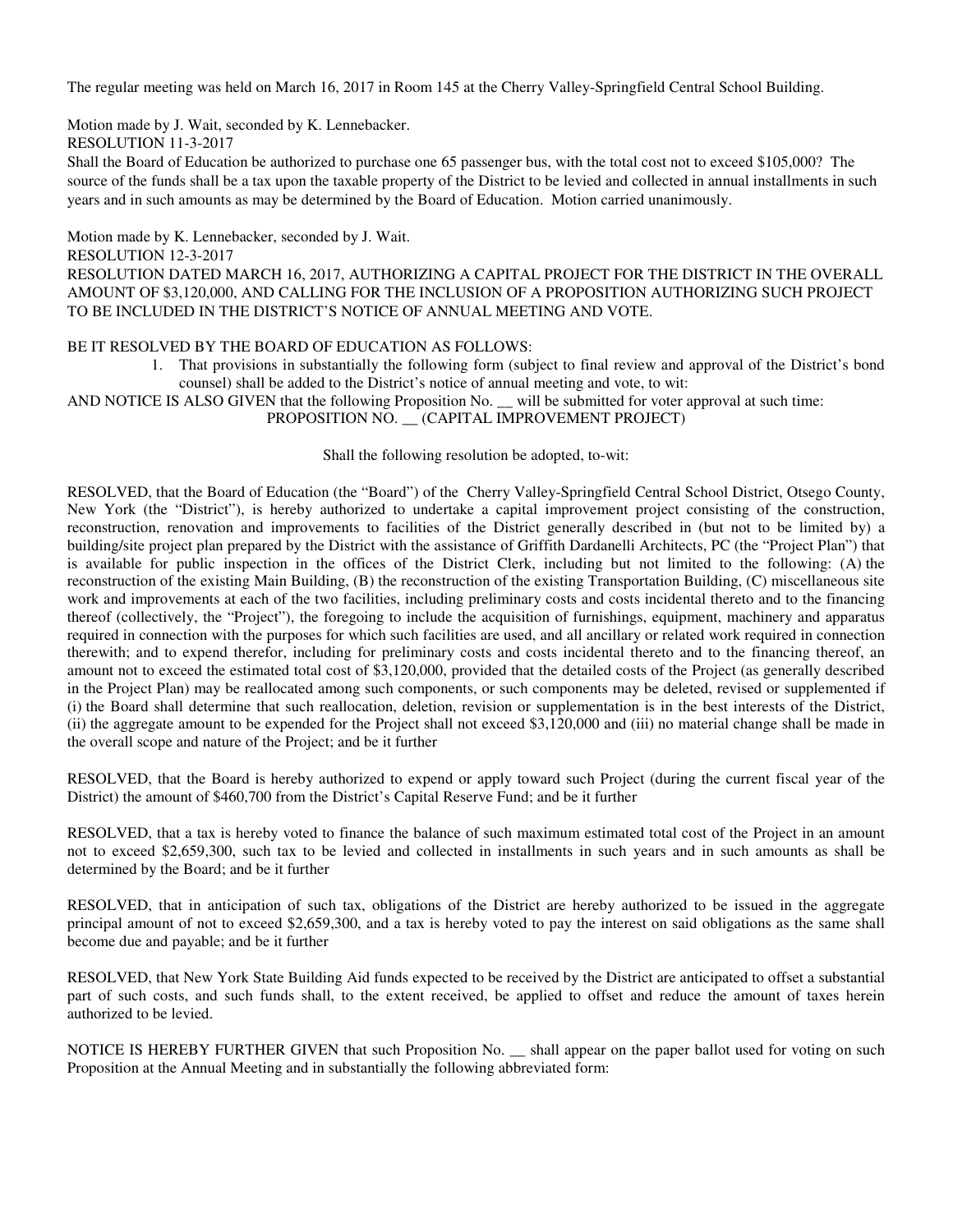The regular meeting was held on March 16, 2017 in Room 145 at the Cherry Valley-Springfield Central School Building. Proposition No. \_\_ (Capital Improvement Project)

YES NO

Shall the following resolution be adopted, to wit:

RESOLVED, that (a) the Board of Education (the "Board") of the Cherry Valley-Springfield Central School District (the "District") is hereby authorized to undertake a capital improvement project consisting of the construction, reconstruction, renovation and improvements to facilities of the District, including but not limited to the following: (A) the reconstruction of the existing Main Building, (B) the reconstruction of the existing Transportation Building, (C) miscellaneous site work and improvements at each of the two facilities, including preliminary costs and costs incidental thereto and to the financing thereof (collectively, the "Project"), the foregoing to include the acquisition of furnishings, equipment, machinery and apparatus required in connection with the purposes for which such facilities are used, and all ancillary or related work required in connection therewith; and to expend therefor, including for preliminary costs and costs incidental thereto and to the financing thereof, an amount not to exceed the estimated total cost of \$3,120,000; (b) the District is hereby authorized to expend funds in the amount of \$460,700 from the District's Capital Reserve Fund to finance a portion of such cost, (c) a tax is hereby voted in an amount not to exceed \$2,659,300 to finance the balance of such cost, such tax to be levied and collected in installments in such years and in such amounts as shall be determined by the Board; (d) in anticipation of such tax, obligations of the District are hereby authorized to be issued in the aggregate principal amount of not to exceed \$2,659,300, and a tax is hereby voted to pay the interest on said obligations as the same shall become due and payable; and (e) New York State Building Aid funds expected to be received by the District are anticipated to offset a substantial part of such costs, and such funds, to the extent received, shall be applied to offset and reduce the amount of taxes herein authorized to be levied.

NOTICE IS HEREBY FURTHER GIVEN that the School District has adopted the findings of Griffith Dardanelli Architects which determined that the undertaking of the Project is a Type II action that will not have a significant effect on the environment and, therefore, no other determination or procedures under the State Environmental Quality Review Act ("SEQR") is required.

2. The District Clerk or the Clerk's designee is hereby directed to add the above-referenced provisions to the notice of the annual meeting of the District, working in consultation with the District's bond counsel.

3. This resolution shall take effect immediately.

The resolution set forth above was duly put to a vote as follows, and was thereupon declared as having been duly adopted:  $AYES - 7$  NAYS – 0

Motion carried unanimously.

Motion made by K. Lennebacker, seconded by A. Aramini. RESOLUTION 13-3-2017

RESOLVED, that the Board of Education of the Cherry Valley-Springfield Central School District, upon the recommendation of the Superintendent, does hereby approve the following budget transfers:

> A2250490 to A225400 – Amount \$30,000 A2630150 to A2610490 - Amount \$40,000 A2110490 to A2610490 - Amount \$10,000

Motion carried unanimously.

Motion made by J. Wait, seconded by K. Lennebacker.

RESOLUTION 6-2-2017 (Postponed from Feb. 16, 2017)

RESOLVED, that the Board of Education of the Cherry Valley-Springfield Central School District does hereby approve the utilization of funds in the amount of \$20,000 from the Repair Reserves that was voter approved during the 2016-2017 budget vote. Motion carried unanimously.

Motion made by K. Lennebacker, seconded by J. Wait.

RESOLUTION 14-3-2017

RESOLVED, that the Board of Education of the Cherry Valley-Springfield Central School District, upon the recommendation from the Policy Committee, does hereby conduct a second reading of Policies and Regulations: 0100 Non-Discrimination and Equal Opportunity, 5405 Wellness, and 8414.5 Drug and Alcohol Testing of Drivers as per Attachment V A I. Motion carried unanimously.

Motion made by K. Lennebacker, seconded by A. Aramini. RESOLUTION 15-3-2017

RESOLVED, that the Board of Education of the Cherry Valley-Springfield Central School District does hereby direct the District Clerk to transmit the NYSSBA updated Policies and Regulations: 0100 Non-Discrimination and Equal Opportunity, 5405 Wellness, and 8414.5 Drug and Alcohol Testing of Drivers to the New York State School Boards Association by March 24, 2017. Motion carried unanimously.